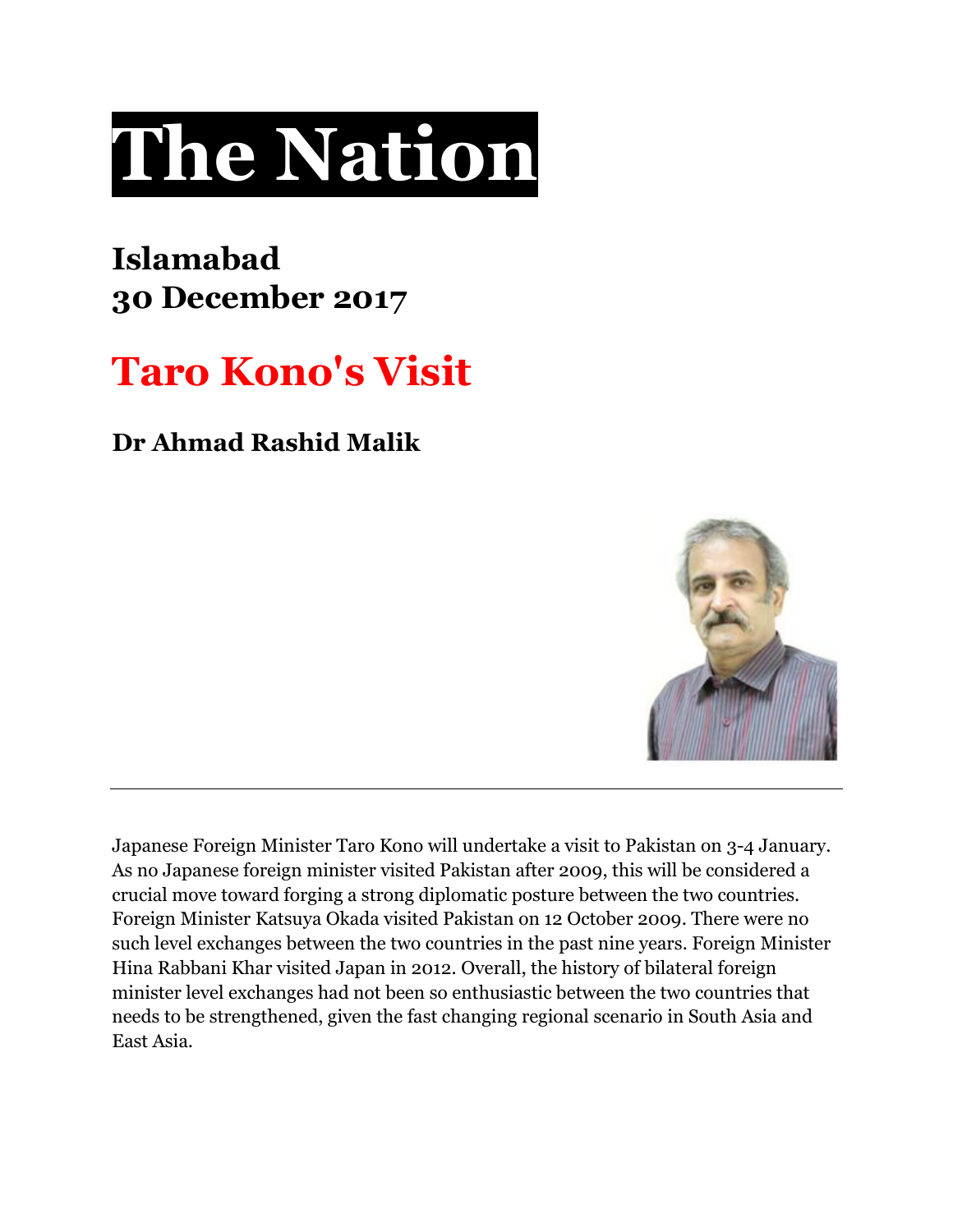Apart from foreign minister level exchanges, high level visits at Government level have also been curtailed. The last high-level visit from Pakistan was under taken in February 2011 when President Asif Ali Zardari visited Japan. The last visit by the Japanese Prime Minister Junichiro Koizumi was undertaken in April 2005. There is dire need to revive the momentum of high-level exchanges between the two countries.

The gap of interaction between the two Governments at the highest level created misgivings and uncertainties in bilateral relations. Furthermore, Japan's tilt toward India and its nuclear cooperation with it also created doubts between Islamabad and Tokyo. Pakistan has also been developing close economic relations with China and it was not so positively viewed by Japan. During this period, the geo-economic landscape of Pakistan was changed under the China-Pakistan Economic Corridor (CPEC) and there was a dire need that Japan should also take part in the investment and infrastructure development in the all-inclusive CPEC. Japan has not strongly opposed the CPEC but it has also not supported the project. Japan has reservations and it sometimes expressed them. During the present foreign minister level meeting, trust with regard to the CPEC should be built.

Japan is now ready to cooperate with China on the global trade plan. Prime Minister Shinzo Abe says that meeting Asia's demand for infrastructure through cooperation will contribute greatly to the prosperity of Asian people. This statement is considered vital for the China's Belt and Road Initiative (BRI) and would enhance the possibility of Japans' participation in the CPEC's infrastructure development and investment.

Taro Kono will meet his counterpart Khawaja Muhammad Asif and others high dignitaries to discuss the various matters of bilateral relations as well as regional and international. Japan is an important player in international relations and Taro Kono's visit will provide ample opportunities to create better understanding and remove misgivings on a number of issues.

Regarding earthquake, floods, and terrorist attacks, Japan has always extended its fullest support and offered assistance to Pakistan. There is a security dialogue and also political consultation process at the foreign ministry level between the two countries.

Although Afghanistan has been a complex security issue, it has been the chief concern of discussions between the two countries for long. The meeting of the International Contact Group (ICG) on Afghanistan was held in Tokyo in May 2014 that was attended by over 50 countries and international organizations. The meeting discussed peace situation in Afghanistan.